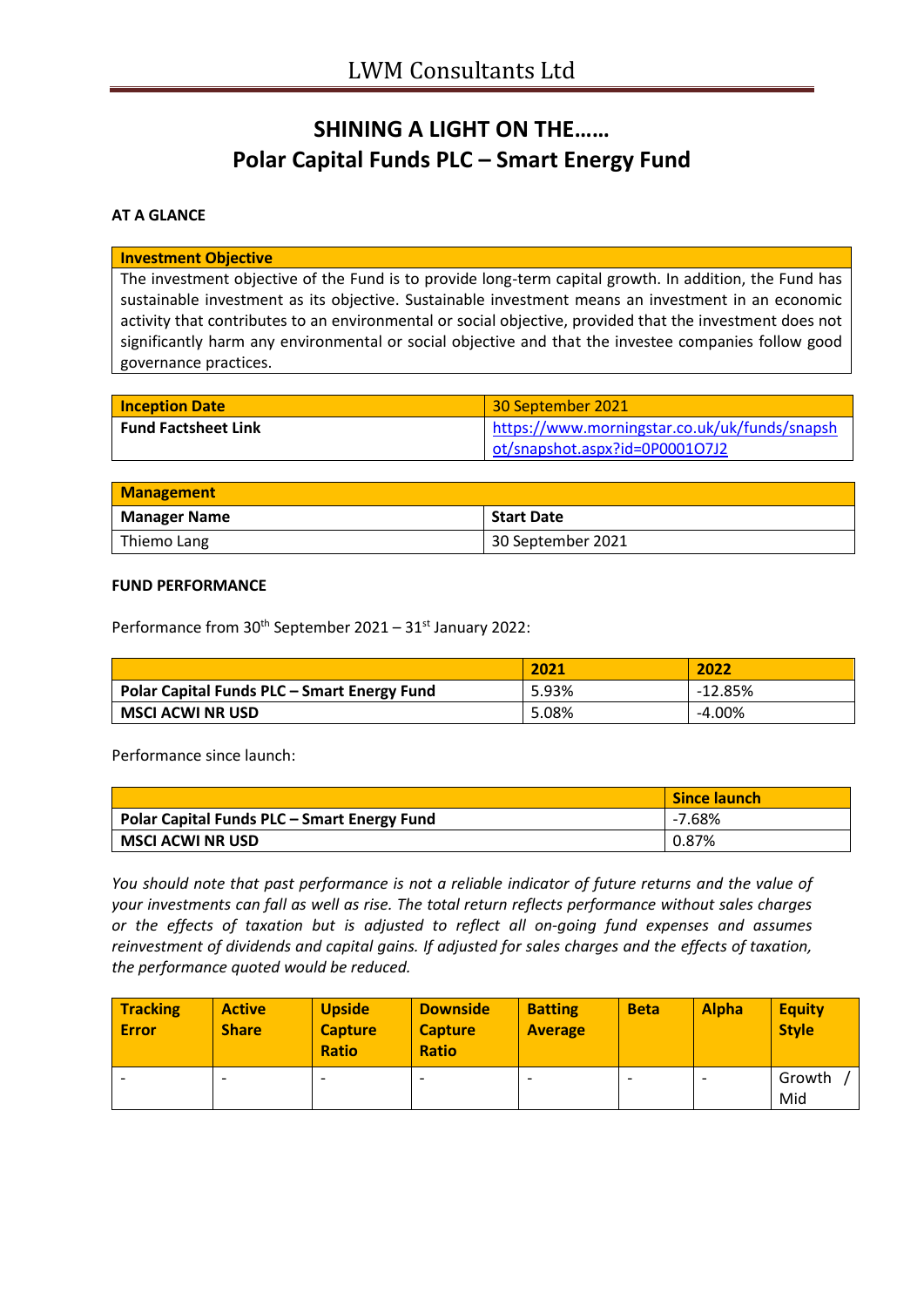# LWM Consultants Ltd

| <b>Volatility Measurements</b> |   |
|--------------------------------|---|
| 3-Yr Std Dev (volatility)      | ۰ |
| 3-Yr Mean Return (average)     | ۰ |

| <b>Investment Style Details</b> |        |  |
|---------------------------------|--------|--|
| Giant                           | 19.63% |  |
| Large                           | 25.93% |  |
| Medium                          | 35.78% |  |
| Small                           | 16.31% |  |
| Micro                           | 1.91%  |  |

| Top 5 Holdings - 51 Equity Holdings |                          |       |
|-------------------------------------|--------------------------|-------|
| <b>ON Semiconductor Corp</b>        | Technology               | 5.16% |
| Power Integrations Inc              | Technology               | 4.95% |
| Schneider Electric SE               | Industrials              | 4.29% |
| XPeng Inc ADR                       | <b>Consumer Cyclical</b> | 3.38% |
| Johnson Controls International PLC  | Industrials              | 3.38% |

| Top 5 Sectors          |        |  |
|------------------------|--------|--|
| Technology             | 51.81% |  |
| Industrials            | 32.40% |  |
| <b>Basic Materials</b> | 6.63%  |  |
| Consumer Cyclical      | 5.67%  |  |
| <b>Utilities</b>       | 3.49%  |  |

| <b>Top 5 Regions</b> |        |  |
|----------------------|--------|--|
| <b>United States</b> | 47.57% |  |
| Japan                | 12.06% |  |
| France               | 12.04% |  |
| Germany              | 6.96%  |  |
| China                | 4.78%  |  |

### **UPDATE….**

The strategy is new and is looking to invest in companies at the forefront of the global transition towards a cleaner, more efficient, and sustainable energy future. We are advocates of this and believe that there are many structural headwinds within the right companies and sectors, and these could be multi decade investment opportunities.

This fund looks to capital on this by investing across several secular growth trends. The discussion was more about introducing the concept and we would want to do a deep dive to really understand what they want to achieve and how they will do this. Much of this discussion was about examples to bring to life what they want to achieve.

The argument stems from the fact there are few realistic scenarios left to limit global warming to 1.5 degrees. The pressure to work towards this target will grow significantly. Renewable power generation is set to increase from 30% to 90% by 2050, and whether it is electric heat pumps or electric vehicles the need to drive up the electricity supply is significant.